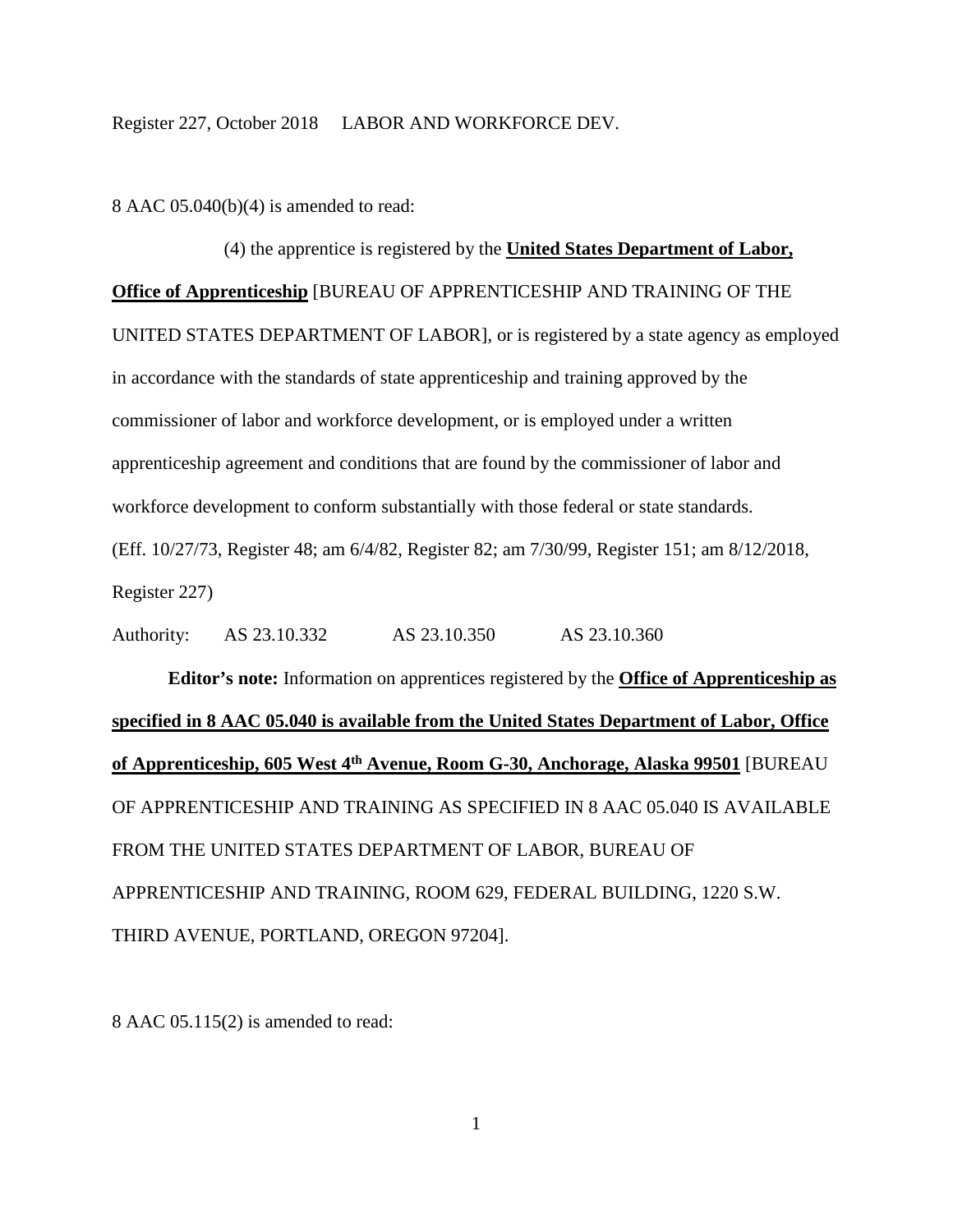(2) 17 years [OLD] of age and is enrolled in or has successfully completed a health care career program approved by the commissioner that is offered by a training facility other than a school. (Eff. 7/30/99, Register 151; am 3/2/2008, Register 185; am 8/12/2018, Register 227)

**Authority:** AS 23.10.350 AS 23.10.360

8 AAC 05.315(f) is amended to read:

(f) A studio teacher is not required if the employment of a minor in the entertainment industry does not conflict with the schooling of the minor, the employment occurs **in or near the minor's home, school, or** from a fixed location used by the employer in the employer's regular course of business, and the employment does not pose recognized serious hazards to the minor, such as employment in:

(1) dinner shows;

(2) cultural dance exhibitions; [AND]

(3) theatrical productions**; and** [.]

## **(4) television, film, and photography productions where the total time of the**

**minor's employment is less than 24 hours.** (Eff. 7/2/95, Register 135; am 7/30/99, Register 151; am 3/2/2008, Register 185; am 8/12/2018, Register 227)

**Authority:** AS 23.10.330 AS 23.10.360

8 AAC  $15.100(e)(4)(B)$  is amended to read: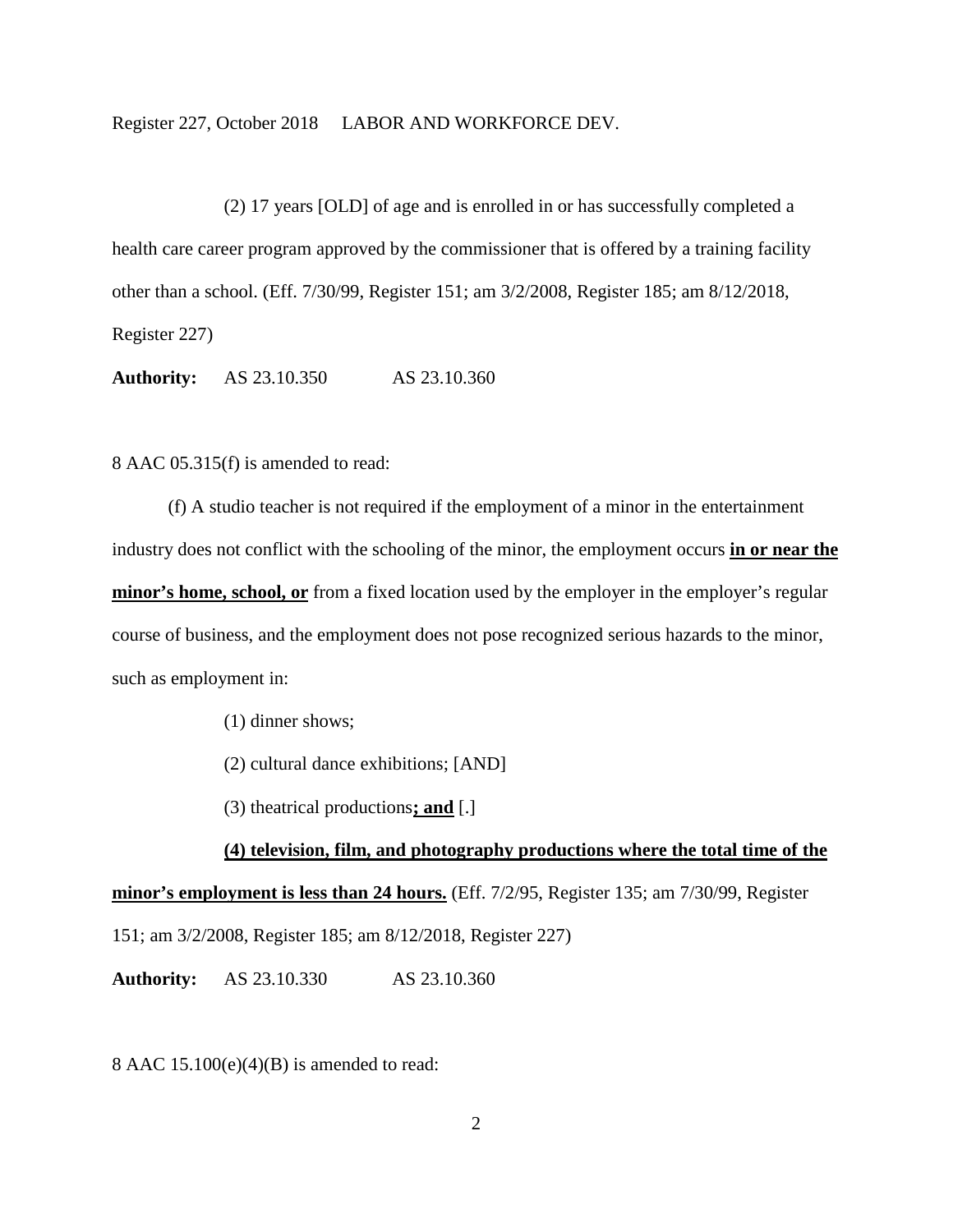(B) the employer must pay one-half of the straight time rate established under **(A) of this paragraph** [(1) OF THIS SUBSECTION] for each overtime hour worked in the week to bring the employee's wages up to one and one-half times the regular rate for hours worked over eight hours in a day and over 40 straight time hours in a week; this calculation must be performed separately each week. (Eff. 12/9/78, Register 68; am 9/28/85, Register 95; am 4/29/99, Register 150, am 3/2/2008, Register 185; am 8/12/2018, Register 227)

Authority: AS 23.05.060 AS 23.10.085 AS 23.10.095 AS 23.10.060

8 AAC 15 is amended by adding a new section to read:

**8 AAC 15.190. Nurse overtime investigations, conferences and persuasion.** (a) The labor standards and safety division will investigate potential violations of AS 18.20.400 - 18.20.499 on its own motion, or on the complaint of any person.

(b) A complaint alleging a violation of AS 18.20.400 - 18.20.499 must be filed with the division within 30 days after the date of the alleged violation. The division shall provide a copy of the complaint to the health care facility named in the filing within three business days after receiving the complaint. Mailing to the health care facility's last known address or the address on file with the health facilities licensing and certification unit in the division of health care services, Department of Health and Social Services, is valid service for the purposes of this section.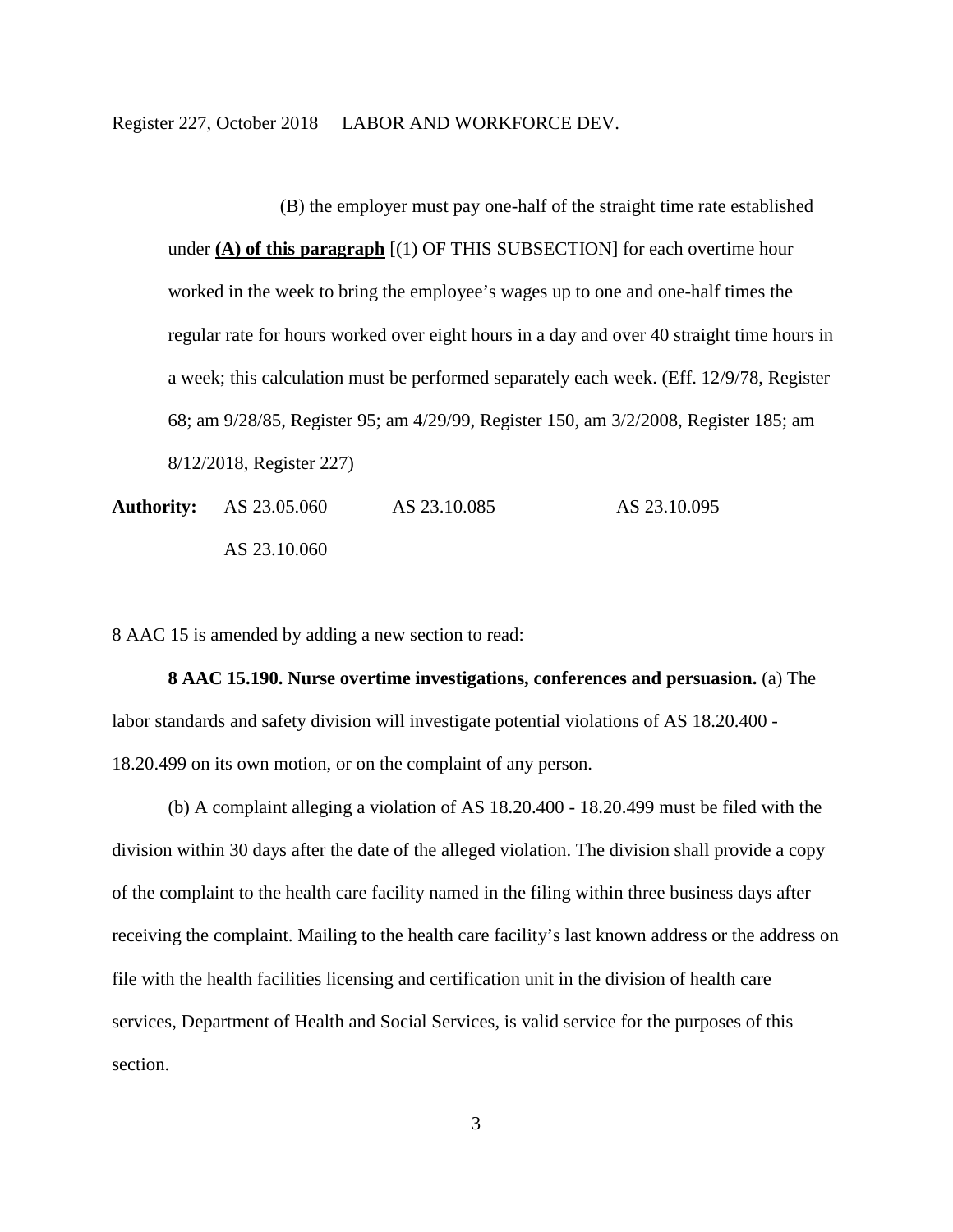(c) If, after an investigation, the division finds that a health care facility has knowingly violated an overtime provision of AS 18.20.400 - 18.20.499, the division shall issue a decision containing the division's investigative findings and assessing the appropriate civil penalty under AS 18.20.430(c).

(d) A health care facility may request a hearing on the division's decision. Any hearing request must be in writing and postmarked not later than 15 days of the division's decision. The request must identify the findings in dispute and the basis of dispute. A hearing requested under this section shall be conducted in accordance with AS 44.64.010 - 44.64.200. (Eff. 8/12/2018, Register 227)

**Authority:** AS 18.20.430

8 AAC 30.025(g) is amended to read:

(g) An apprentice shall receive 100 percent of the prevailing fringe benefit rate established in the applicable *Laborers' and Mechanics' Minimum Rates of Pay*, unless **a bona fide fringe benefit plan** [ANOTHER RATE] is specified in the **applicable Standards of Apprenticeship approved by the United States Department of Labor, Office of Apprenticeship.** [APPRENTICE TRAINING AGREEMENT APPROVED BY THE UNITED STATES DEPARTMENT OF LABOR, BUREAU OF APPRENTICESHIP AND TRAINING]. (Eff. 1/2/91, Register 116; am 3/2/2008, Register 185; am 8/12/2018, Register 227) **Authority:** AS 23.05.060 AS 36.05.030 AS 36.05.070

4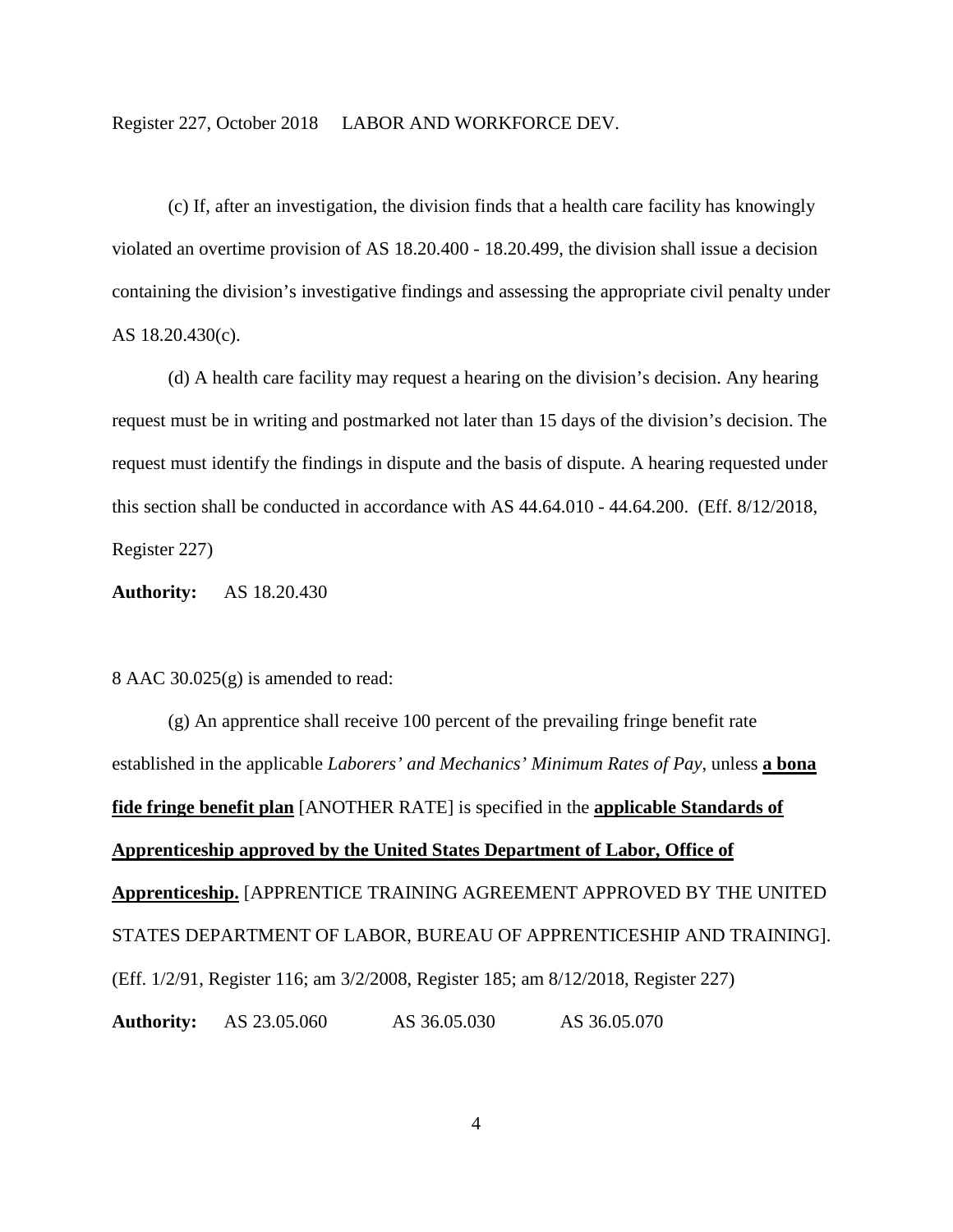8 AAC 30.086(a)(2) is amended to read:

(2) a program approved by the **United States Department of Labor, Office of Apprenticeship** [FEDERAL BUREAU OF APPRENTICESHIP AND TRAINING].

8 AAC 30.086(b)(2) is amended to read:

(2) a program approved under **the Workforce Innovation and Opportunity Act (WIOA) 2014, Pub. L. No. 113-128** [29 U.S.C. 1501 - 1781 (JOB TRAINING PARTNERSHIP ACT)]. (Eff. 9/27/87, Register 103; am 8/12/2018, Register 227)

Authority: AS 36.10.140

8 AAC 30.090 is repealed and readopted to read:

**8 AAC 30.090. Investigations, conference, and persuasion.** (a) The division will investigate potential violations of AS 36 (Public Contracts), on its own motion or on the complaint of any person.

(b) If, after preliminary investigation, the division finds that probable cause exists to believe that a violation of AS 36.05 or AS 36.10 has occurred, the division will provide the respondent believed to have violated AS 36.05 or AS 36.10 a copy of the complaint or a description of the alleged violation by personal service or certified mail to the last known address of the respondent and to the respondent's registered agent, if any. If respondent is a subcontractor, the division will also provide the prime contractor with a copy of the complaint or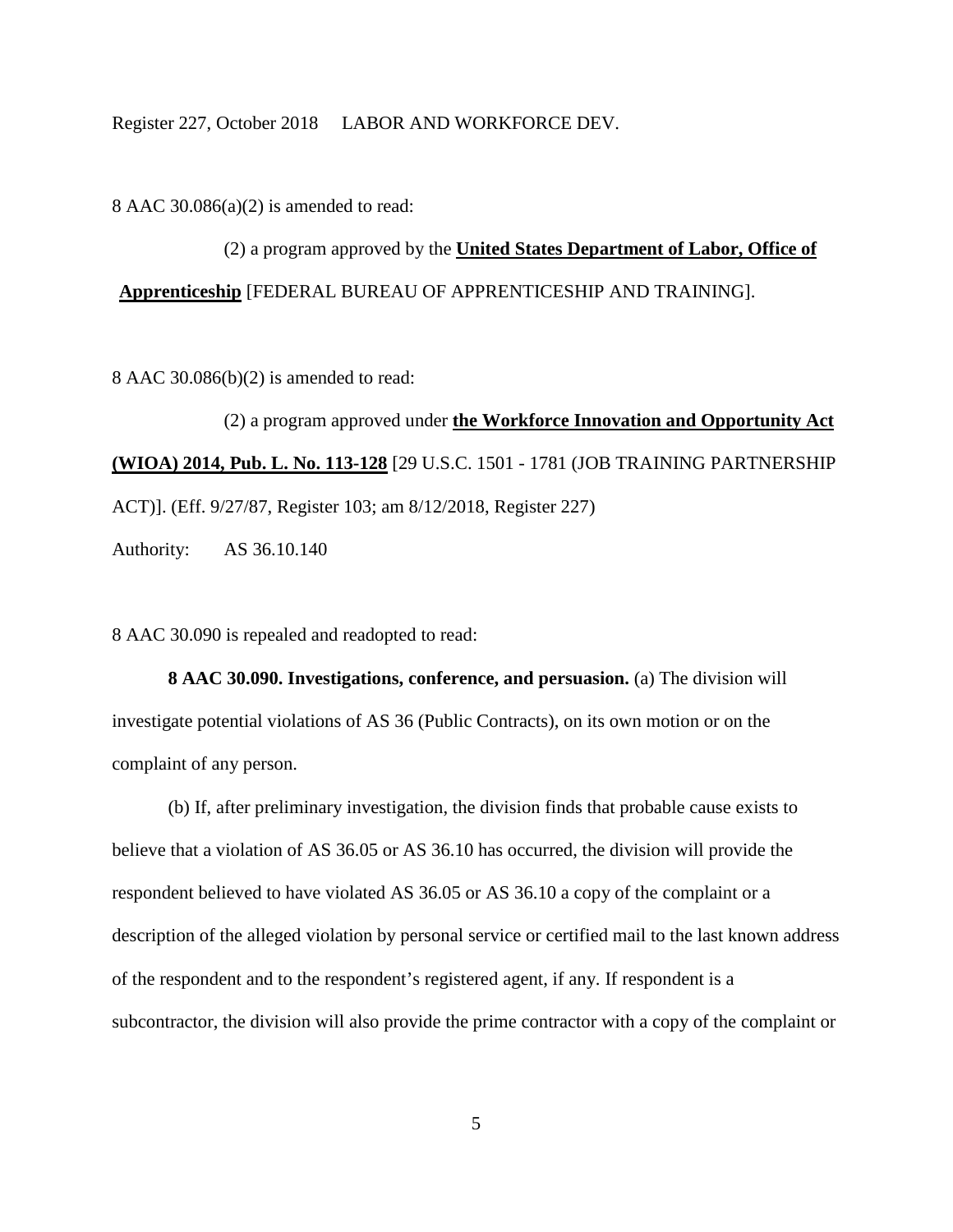description of the alleged violation by personal service or certified mail to the prime contractor's registered agent.

(c) The division will attempt to eliminate the alleged violation through conference and persuasion by providing the respondent and prime contractor an opportunity for an informal conference to discuss the matter and attempt to eliminate the alleged violations.

(d) If an alleged violation is not rectified by the informal conference, or if the respondent or prime contractor fails to attend the conference without good cause, the division will notify the respondent and the prime contractor in writing of the failure of the informal conference. The division will include in its notification a summary of the division's investigative findings.

(e) The respondent or the prime contractor may request a hearing by sending the division a written request postmarked not later than 30 days of the date of the division's notification of the failure of the informal conference under (d) of this section. The hearing request must identify any investigative findings in dispute and the basis for the dispute, including any affirmative defenses. Upon receipt of a request for a hearing, the division will refer the case for hearing. Hearings under this section will be conducted in accordance with 8 AAC 30.100.

(f) If no timely request for hearing is received, the division's investigative findings will be final. (Eff. 12/4/76, Register 60; am 7/30/82, Register 83; am 1/2/91, Register 116; am 8/9/2001, Register 159; am 3/2/2008, Register 185; am 8/12/2018, Register 227) **Authority:** AS 23.05.060 AS 36.10.075 AS 36.10.120 AS 36.05.030

6